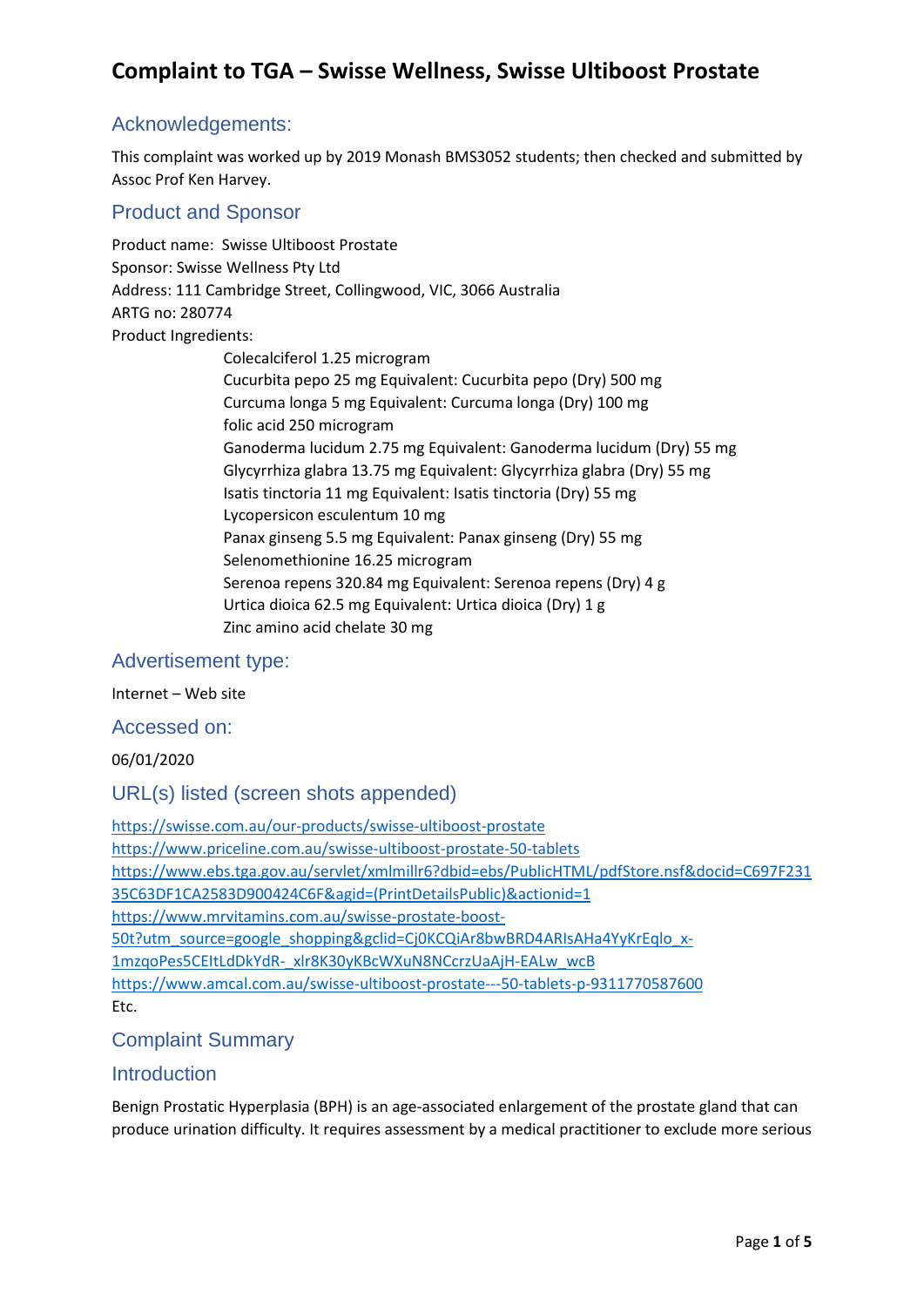conditions such a prostate cancer. Prescription drugs may help but surgery is required for significant persisting symptoms, e.g. transurethral resection of the prostate (TURP).<sup>[1](#page-1-0)</sup>

Extracts of the fruit of saw palmetto (Serenoa repens) are extensively promoted by the complementary medicine industry for the relief of the symptoms of BPH symptoms. However, there is no significant difference between saw palmetto and placebo treatment of urinary symptoms related to BPH.

The U.S. National Center for Complementary and Integrative Health (NCCIH) states, "High-quality scientific studies have shown that saw palmetto is no more effective than a placebo (an inactive substance) in relieving urinary tract symptoms caused by prostate enlargement.

NCCIH notes limited evidence that Nettle (*Urtica dioica*) alone or in combination with Saw palmetto (*Serenoa repens*) and may be efficacious for lower urinary tract symptoms associated with BPH. [2](#page-1-1) However, the trials cited did not use comparable extracts to those contained in the Swisse product (which also has many additional ingredients of dubious validity).

More importantly, BPH is a restricted representation and should not be advertised to the general public. All products making these claims should be immediately delisted from the ARTG.

## Claims disputed

1. **''Promotes Health Prostate Function", Maintains Healthy Urine Output', 'Formulated with Saw Palmetto and Nettle to help provide symptomatic relief of medically diagnosed Benign Prostatic Hypertrophy (prostate enlargement), including difficulties with urination, hesitant interrupted weak stream, urinary frequency and urgency, dribbling or leaking'.**

In 2012, a Cochrane Systematic Review assessed 32 randomised trials involving 5666 subjects and concluded that there was no significant difference existing between Saw Palmetto and placebo when it comes to the treatment of urinary symptoms related to BPH. The trial lengths varied from four to 72 weeks. Twenty‐seven trials were double blinded and treatment allocation concealment was adequate in 14.[3](#page-1-2)

The U.S. National Center for Complementary and Integrative Health (NCCIH) states, "High-quality scientific studies have shown that saw palmetto is no more effective than a placebo (an inactive substance) in relieving urinary tract symptoms caused by prostate enlargement".<sup>[4](#page-1-3)</sup>

NCCIH notes limited evidence that Nettle (*Urtica dioica*) alone or in combination with Saw palmetto (*Serenoa repens*) and may be efficacious for lower urinary tract symptoms associated with BPH.<sup>[5](#page-1-4)</sup> However, the trials cited did not use comparable extracts to those contained in the Swisse product (which also has many additional ingredients of dubious validity).

More importantly, the ARTG Public Summary for this product states, "Product presentation must not imply or refer to serious genitourinary conditions like Benign Prostatic Hypertrophy".<sup>[6](#page-1-5)</sup> In

- <span id="page-1-0"></span><sup>1</sup> <https://www1.racgp.org.au/ajgp/2018/july/benign-prostatic-hyperplasia>
- [2 https://jamanetwork.com/journals/jama/article-abstract/1104439](https://jamanetwork.com/journals/jama/article-abstract/1104439) [3 https://www.nejm.org/doi/full/10.1056/NEJMoa053085](https://www.nejm.org/doi/full/10.1056/NEJMoa053085)

<span id="page-1-1"></span><sup>2</sup> <https://nccih.nih.gov/health/providers/digest/BPH-science>

<span id="page-1-2"></span><sup>3</sup> <https://www.cochranelibrary.com/cdsr/doi/10.1002/14651858.CD001423.pub3/full>

<span id="page-1-3"></span><sup>4</sup> <https://nccih.nih.gov/health/palmetto/ataglance.htm>

<span id="page-1-4"></span><sup>5</sup> <https://nccih.nih.gov/health/providers/digest/BPH-science>

<span id="page-1-5"></span><sup>6</sup> [https://www.ebs.tga.gov.au/servlet/xmlmillr6?dbid=ebs/PublicHTML/](https://www.ebs.tga.gov.au/servlet/xmlmillr6?dbid=ebs/PublicHTML/pdfStore.nsf&docid=C697F23135C63DF1CA2583D900424C6F&agid=(PrintDetailsPublic)&actionid=1)

[pdfStore.nsf&docid=C697F23135C63DF1CA2583D900424C6F&agid=\(PrintDetailsPublic\)&actionid=1](https://www.ebs.tga.gov.au/servlet/xmlmillr6?dbid=ebs/PublicHTML/pdfStore.nsf&docid=C697F23135C63DF1CA2583D900424C6F&agid=(PrintDetailsPublic)&actionid=1)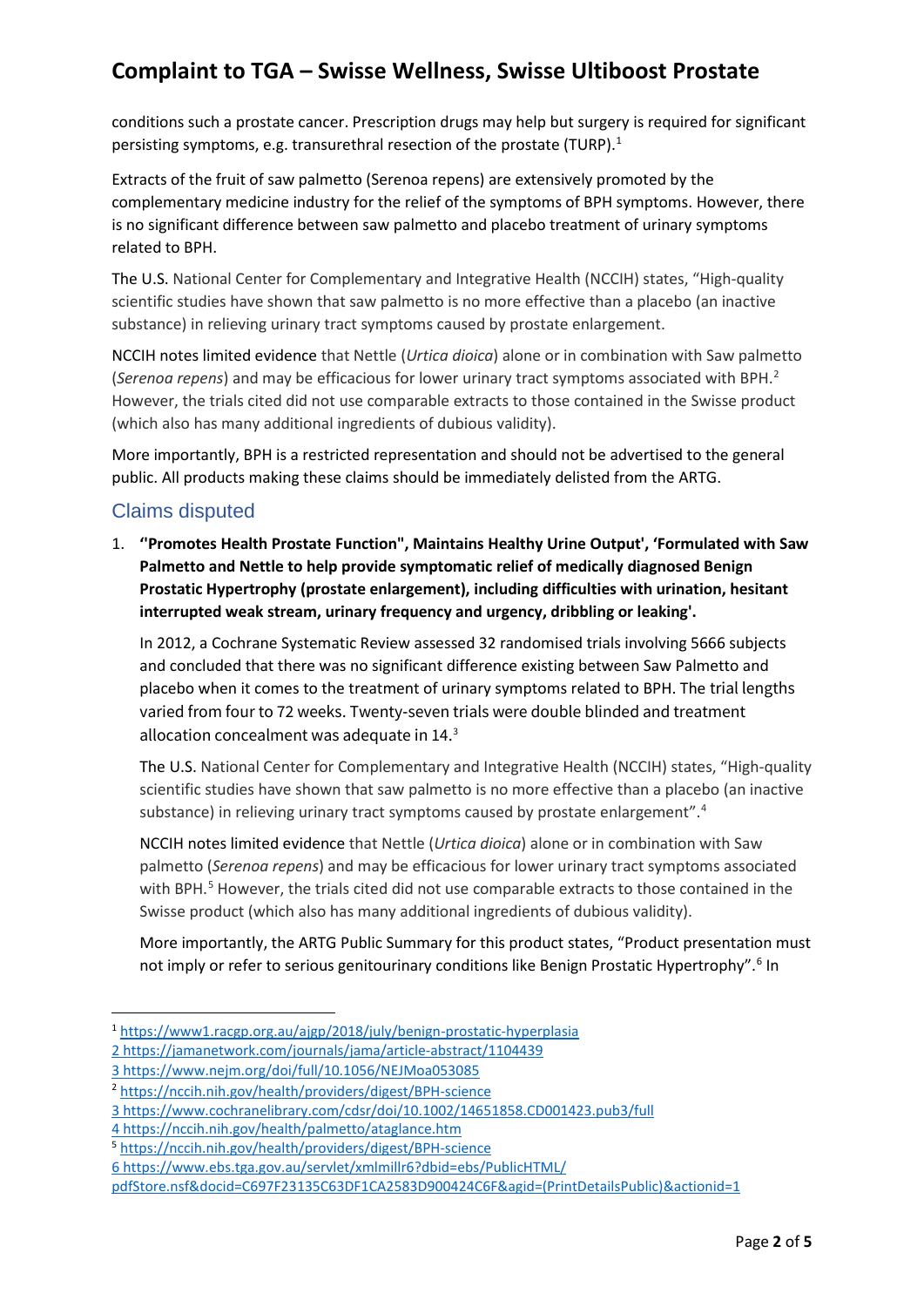short BPH is a *restricted representation* and must not be advertised to the general public without permission from the TGA. This is a serious breach of the Therapeutic Goods Act.

All products making these claims should be immediately delisted from the ARTG.

#### **2. 'Based on Scientific Evidence'**

Swisse claims their product is 'based on scientific evidence' and Priceline state, 'Modern studies support the use of Saw palmetto for the symptomatic relief of prostate enlargement' but the evidence cited above does not support these statements. No clinical trial of the multiple ingredient Swisse product could be found.

## Alleged regulatory breaches:

| Therapeutic Goods Act 1989 (Compilation 72, 2019) |                                                                                                                                                                                                                                              |  |
|---------------------------------------------------|----------------------------------------------------------------------------------------------------------------------------------------------------------------------------------------------------------------------------------------------|--|
| s.42DL(7)(a)                                      | Advertisement contains a restricted representation and neither an approval<br>under section 42DF nor a permission under section 42DK is in force in relation to<br>the restricted representation                                             |  |
| Therapeutic Goods Advertising Code (No 2) 2018    |                                                                                                                                                                                                                                              |  |
| $s.9(a)$ ,                                        | Claims in the advertising must be valid and accurate, and all information<br>presented must be substantiated before the advertising occurs                                                                                                   |  |
| s.9(b)                                            | Advertisements must be truthful, balanced and not misleading or likely to<br>mislead, including in its claims, presentations, representations and comparisons                                                                                |  |
| s.10(a)(ii)                                       | Advertising for therapeutic goods must support the safe and proper use of<br>therapeutic goods by not exaggerating product efficacy or performance                                                                                           |  |
| s.10(b)                                           | Advertising for therapeutic goods must not be likely to lead to people delaying<br>necessary medical attention                                                                                                                               |  |
| s.15(2)(b)                                        | Any scientific or clinical representation must be consistent with the body of<br>scientific or clinical evidence applicable to the advertised therapeutic goods                                                                              |  |
| s.16(2)(c)                                        | An advertisement for therapeutic goods must not contain an endorsement from,<br>or imply that the therapeutic goods are endorsed by a health practitioner, health<br>professional, medical researcher or a group of such persons (the video) |  |
| s.28(1)(a)                                        | An advertisement must not refer to serious forms of a disease, condition,<br>ailment or defect if it is medically accepted that the form requires diagnosis or<br>treatment or supervision by a suitably qualified health professional,      |  |

## Signed and dated

Dr Ken Harvey MB BS, FRCPA, AM Associate Professor Public Health and Preventive Medicine Monash University 9 January 2020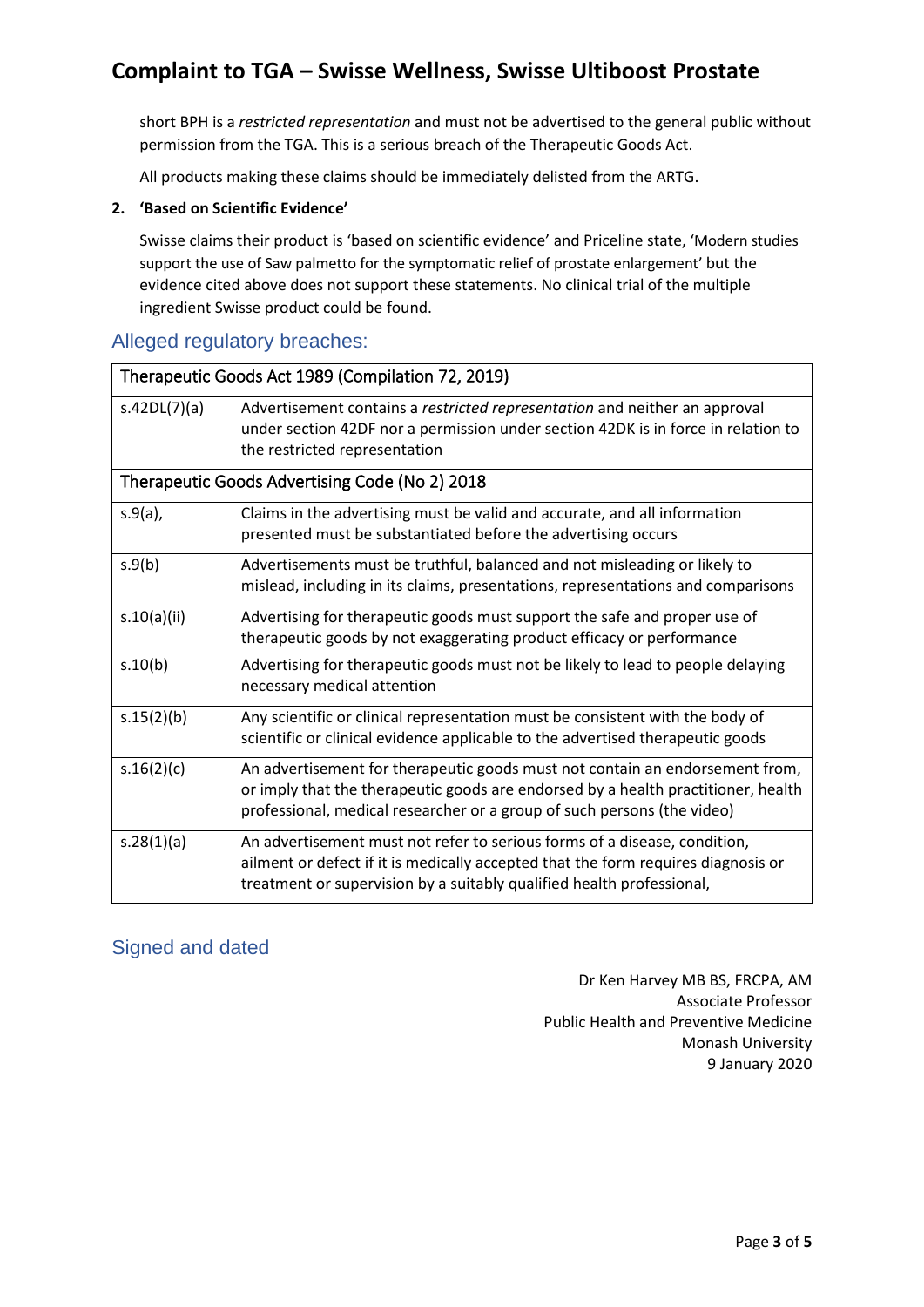| THE <i>Quest</i> CONTINUES<br>Swisse<br>Our Products V<br>About Swisse V<br>Wellness Hub                                                                                                      | Q Search                                                                                                        |
|-----------------------------------------------------------------------------------------------------------------------------------------------------------------------------------------------|-----------------------------------------------------------------------------------------------------------------|
| Our Products / Swisse Ultiboost Prostate                                                                                                                                                      |                                                                                                                 |
| <b>SWISSE ULTIBOOST</b>                                                                                                                                                                       |                                                                                                                 |
| <b>PROSTATE</b>                                                                                                                                                                               |                                                                                                                 |
| Swisse Ultiboost Prostate is a premium quality formula containing<br>ingredients to support healthy prostate function.<br>Of<br>50 Tabs<br>$\checkmark$<br>$^{+}$                             | <b>Swisse</b><br>ULTIBOOST®                                                                                     |
| <b>RRP</b><br><b>ADD TO CART</b><br>\$46.99                                                                                                                                                   | <b>PROSTATE</b>                                                                                                 |
| *Inc GST. Price may vary between retailers.<br>Australian orders delivered in 3 business days.                                                                                                | PROMOTES HEALTHY PROSTATE FUNCTION<br>MAINTAINS HEALTHY URINE OUTPUT                                            |
| Always read the label. Follow the directions for use. If symptoms persist, talk to your<br>healthcare professional. Supplements may only be of assistance if dietary intake is<br>inadequate. | SUPPORTS REPRODUCTIVE HEALTH<br><b>BASED ON SCIENTIFIC EVIDENCE</b><br><b>MEN'S HEALTH</b><br><b>50 TABLETS</b> |

## Appendix (Screen shots with offending claims arrowed)

#### <https://swisse.com.au/our-products/swisse-ultiboost-prostate>

# **BENEFITS** Formulated with Saw Palmetto and Nettle to help provide symptomatic relief of medically

diagnosed Benign Prostatic Hypertrophy (prostate enlargement), including difficulties with urination, hesitant interrupted weak stream, urinary frequency and urgency, dribbling or leaking. Zinc is essential for male reproductive health.

Swisse Ultiboost Prostate has been formulated based on scientific evidence to provide ingredients beneficial to prostate health.

<https://swisse.com.au/our-products/swisse-ultiboost-prostate>